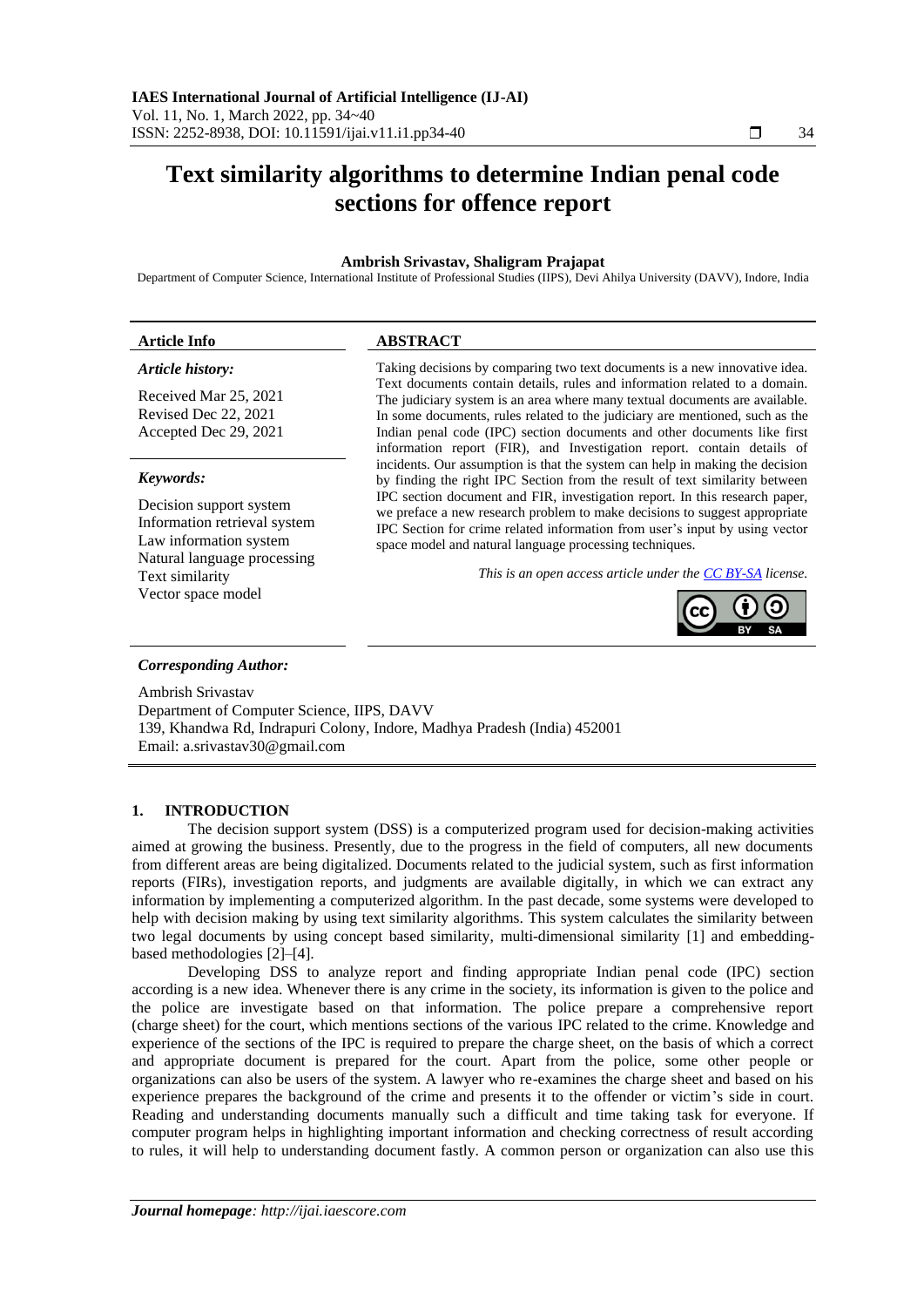system, with which any crime, deception or violation of rights has taken place. The person or organization has to enter the details of the incident with them in the system.

To use the system, the user will have to enter the information of the incident in the form of natural language text and after analyzing the incident, the system will decide the section of the IPC. Here, we propose a DSS for finding IPC sections (as an appropriate answer) for input of the user. The section of the penal code depends on the various situations, circumstances, some other information of the crime and the definition defined in IPC document. Therefore, analysis of IPC documents and inputs will be necessary. A user may also not write exact word of offense according to penal code document in application, report or query as input then our proposed system finds penal code sections as an appropriate answer and related information for the user. Our idea is to calculate similarity between every sentence of user's input and description of every section of IPC document. According to similarity value, system will suggest list of most appropriate IPC sections for user's input.

In earlier days, DSS was developed for decision making for business purposes, but todays, it is evolving for many fields like healthcare, security, medicine, manufacturing, and engineering. In literature, huge work is available for a variety of decision support systems. In recent years there are many various legal/law information systems developed. Quaresma and Rodrigues have proposed a computational linguistic theory (syntactic, semantic analysis and semantic interpretation) based approach to develop a question-answering system for juridical documents in Portuguese language. Query processing by information retrieval and analysis of documents by information extraction are two modules of this question answering systems (QAS). This system contained complete set of decisions from several Portuguese juridical institutions [5]. Tirpude and Alvi have proposed a keyword-based quality assurance (QA) system for legal documents of Indian laws. For this, the author constructs the corpus and knowledge base from legal documents and prepared question dataset with answer type. This system suggested answer of query on the basis of keywords Indexed term dictionary [6]. Kamdi and Agrawal developed question answering system for IPC sections and Indian amendment laws. This QAS select keywords and question type from query and response according answer stored in corpus. Authors define that problem lies on intersection of two domains: Information retrieval (IR) and natural language processing (NLP) [7]. Sangeetha *et al.* have proposed an information retrieval system is designed to retrieve relevant answers about laws. The user query in a system was processed using natural language processing techniques. This system was designed to face dynamic queries from the user end instead of stored question answers [8].

Text processing is an essential part of every natural language based system. Various machine learning approach like decision tree, nearest neighbors, support vector machines, sparse network of windows, naïve bayes and log-linear model (maximum entropy models) experimented for classification of text [8]–[10]. For identifying part-of-speech tagging, name entities and morphological analysis rules-based techniques, Google directory and hidden markov model were developed [11]–[15]. For identifying and removing stop words from text a latent semantic indexing (LSI), SVM-based approach and deterministic finite automata (DFA) were developed [16]–[18]. For solving the issue of statement formation of systematic question Template-based approach proposed. This approach worked on domain-specific Wh-type questions and imperative questions [19].

Calculating text similarity between two different documents is the main task of my research. Various approaches have been proposed by different authors for this work. Mihalcea *et al*. have proposed a corpus-based and knowledge-based measures method of for measuring the semantic similarity of short texts by exploiting the information that can be drawn from the similarity of the component words [20], [21]. Vector space model (VSM) is used for calculating text similarity of small sentences and paragraphs [22]–[25]. Graph-based text similarity (GBTS) algorithm maps Chinese texts into graphs then calculates the similarity of two texts by comparing their graphs [26]. Xue *et al.* presented a method of text similarity computing to the clinical decision support system. Authors improved TF-IDF algorithm and cosine similarity algorithm by combining with eigenvector associated model to determine the case feature weights [27]. Duan and Xu presented short text similarity algorithm for finding similar police incidents. This algorithm was developed from a novel semantic similarity algorithm word mover'd distance (WMD) [28]. Jo proposed the version of k-nearest neighbor (KNN) which considers similarity among attributes for computing the similarity between feature vectors [29]. Noufa Alnajran *et al*. proposed heuristic driven pre-processing methodology for enhancing the performance of similarity measures in the context of twitter tweets [30].

# **2. PROPOSED ARCHITECTURE OF SYSTEM**

Based on rationales in previous sections, Figure 1 presents architecture of DSS for finding the most suitable IPC Section of user's input. In the first layer of the system, user input will be analyzed using NLP techniques and in the second layer a knowledge base for the IPC section document will be developed. System consists of several components including-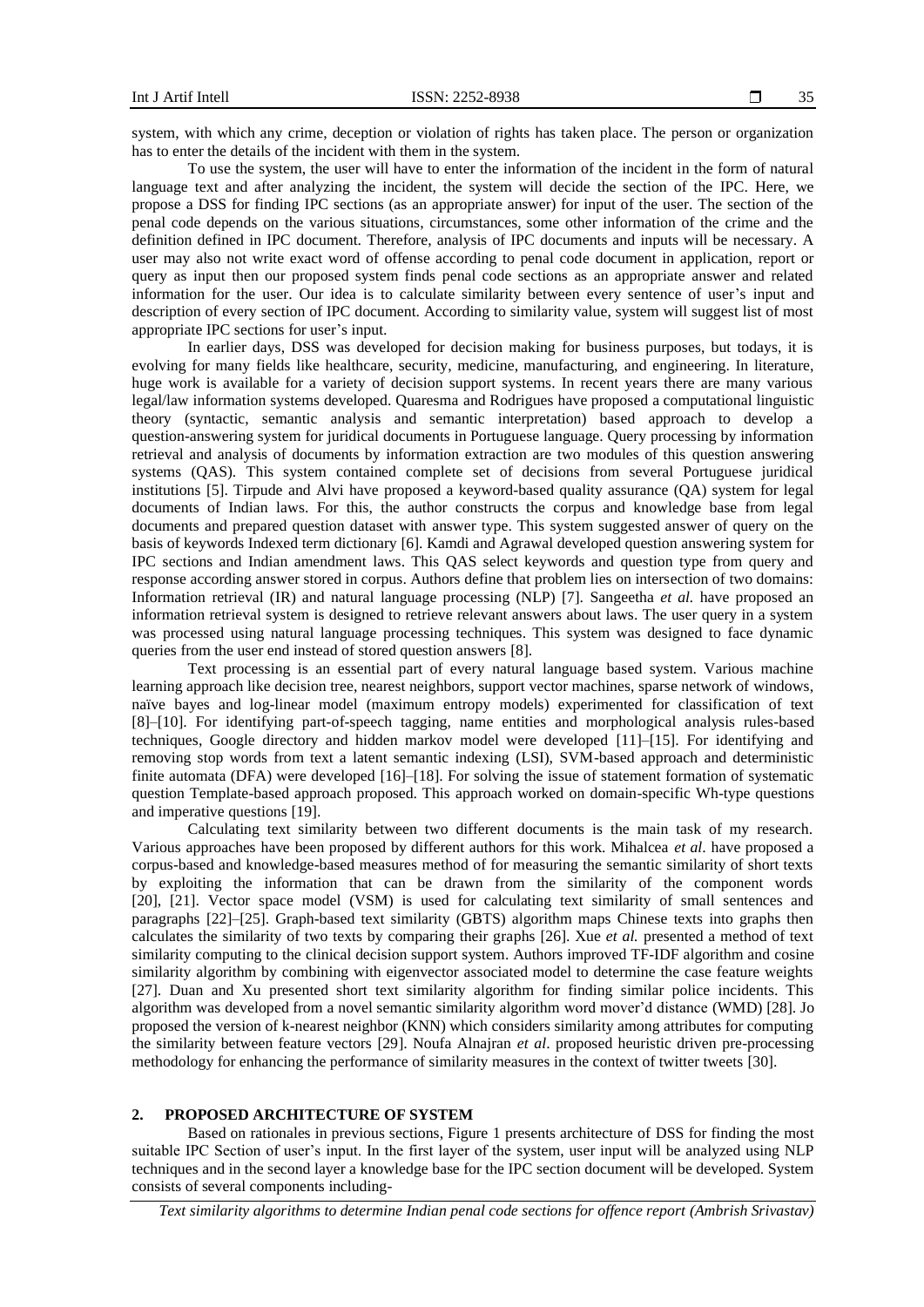- − Component for extraction of offence words and crime related information from the user's input query.
- − Components for analyzing crime related information and definition of selected IPC sections.
- Relevance matching component for crime: According to the definition of particular IPC sections.
- Get and show most appropriate IPC sections.



Figure 1. Proposed architecture of system

# **3. METHOD**

IPC document and offence report are two different type of unstructured text. Development of such a system for determines most appropriate IPC Sections for a crime report from unstructured text document of IPC is difficult task. We identify the following steps to achieve our goal.

- Step 1: Developing a corpus for IPC section document. The IPC document distributes 511 sections in 23 chapters. Each chapter describes some kind of crime and conditions. In a corpus of IPC section we include four parts (IPC section no, root, offence and description of section).
- Step 2: Apply method of calculating the text similarity between input text and description of IPC section. Semantic similarity is a measure of conceptual distance between two objects, based on the correspondence of their meanings [31].

The IPC section description text and user input text are two different types of documents and there is very little chance that they are lexical similar. Our objective is to calculate semantic similarity between pair of every sentence of selected IPC section description text with every sentence of user's input. To calculate similarity, follow the following steps:

- i) Apply pre-processing in IPC Section description text and user's input text. We used natural language processing toolkit, NLTK for implementing pre-processing. Steps are:
- Tokenization: Tokenization is a procedure of splitting a sentence into list of words.
- Lower casing: Convert all words in common case (most preferable lower case) because in NLP same word in different case treated as a different word.
- − Stop words removal: In a text document, there are so many words (like 'is', 'was', 'a', and 'the'.) that do not signify any importance in processing. So, these words must remove from document before processing.
- Stemming/lemmatization: Stemming and lemmatization is a process of transforming a word to its root form. Lemmatization works better then stemming for converting a word to its root form.
- After cleaning text document, we found most important words in IPC section description and user's input for further processing.
- ii) Use filtered IPC Section description words as a term. Apply feature engineering for finding feature of user's input text as a vector from term So, feature engineering technique will calculate vector value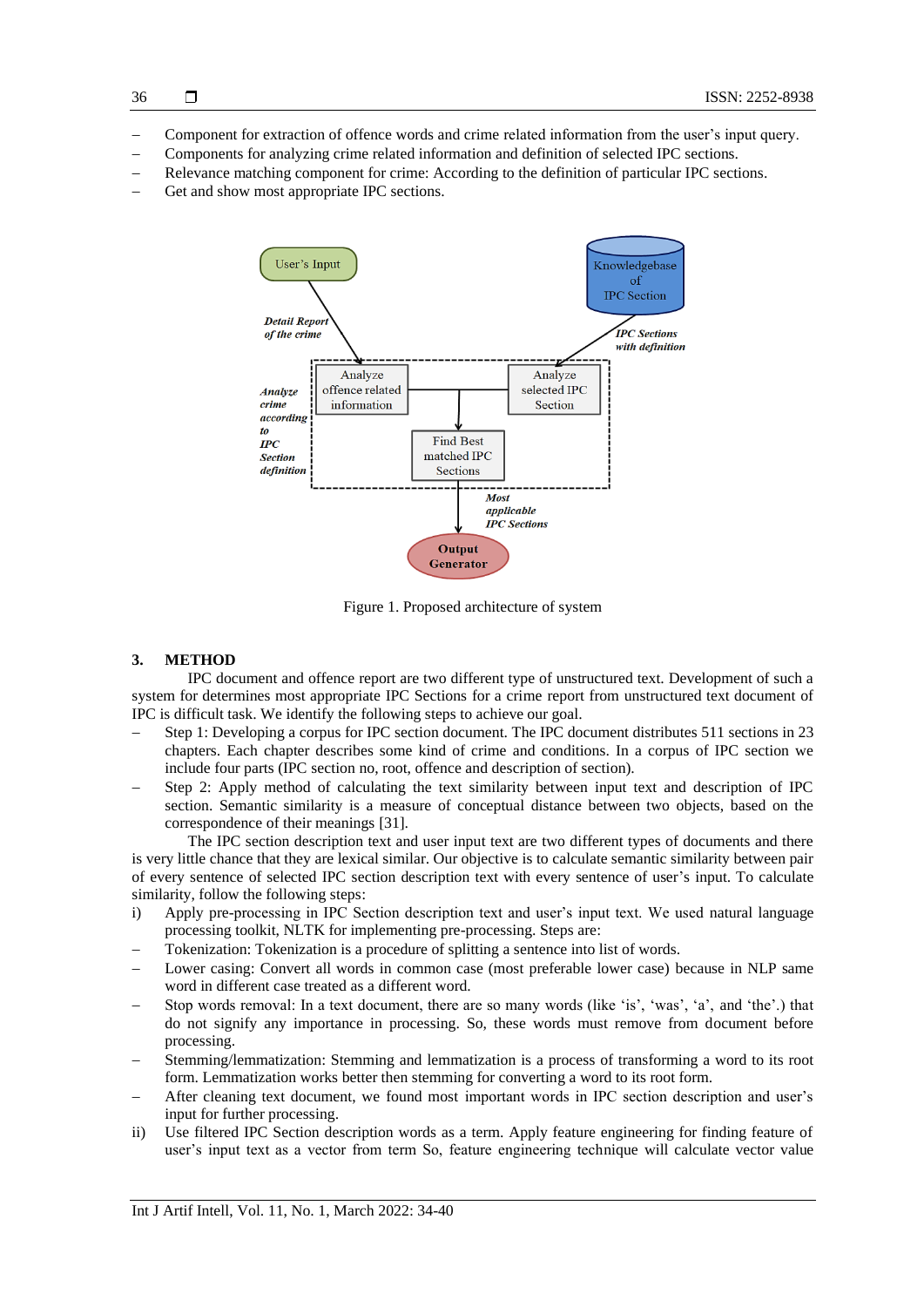$\Box$ 37

according to presence of terms or its synonyms word in user's input. There are several techniques that apply to derive relevant features from a text document.

### **3.1. Vector space model**

Vector space model is a matrix representation of list of documents and corpus of words. Every row represents individual document and columns represent words of corpus. Cell store value '0' or '1'. '0' means that word not present in document and '1' indicates word occurred in document. In our problem vector matrix shows occurrence of terms (selected feature of particular IPC section) in a text document (user's input) and according to cells value we can calculate appearance of IPC Section in sentence. In the user's input, there may be many sentences that are not related to the IPC section. If the vector value of all the words in the sentence is '0' then system will ignore that sentence for score calculation. We create vectors for description of each IPC section and every paragraph of user's input and the system will use these vectors for further calculations. There are some tools for converting text document into a vector.

- i) CountVectorizer: CountVectorizer is a tool provided by the scikit-learn library in Python. It is used to transform a given text into a vector on the basis of the frequency (count) of each word that occurs in the entire text. Let consider the example for some filtered IPC Section description:
- − D0: public nuisance illegal omission cause common injury danger
- D1: unlawfully negligent act likely spread infection disease dangerous life
- D2: malignant act likely spread infection disease dangerous life Sample result of CountVectorizer shows frequency of words in each document (D0, D1 and D2) in Table 1. If word appears in document then frequency of word becomes '1' otherwise it will be '0'.
- ii) TF-IDF: TF-IDF stands for term frequency-inverse document frequency. In this model, we take term frequency and inverse document frequency as parameters to decrease the weight of the terms appearing commonly in all the sentences. Formulas of calculating TF-IDF stepwise are:
- $tf(t, d) = count of t in d/number of words in d$ //term frequency
- $df(t) = \text{occurrence of } t \text{ in documents}$  //document frequency
- $i df(t)=log(N/df(t))$  //inverse document frequency
	- $tf-idf(t, d)=tf(t, d)*idf(t)$ Sample result of TF-IDF shows frequency of words in each document (D0, D1 and D2) in Table 2.

Frequency of each word calculated by its appearance in particular document and all documents.

| public<br>Hawfully!<br>spread<br>danger<br>act<br>common<br>cause | Table 1. Sample IPC section vector using CountVectorizer |  |  |  |  |  |  |  |
|-------------------------------------------------------------------|----------------------------------------------------------|--|--|--|--|--|--|--|
|                                                                   |                                                          |  |  |  |  |  |  |  |
|                                                                   |                                                          |  |  |  |  |  |  |  |
|                                                                   |                                                          |  |  |  |  |  |  |  |
|                                                                   |                                                          |  |  |  |  |  |  |  |

| Table 2. Sample IFC section vector using TF-IDF |          |          |          |          |          |           |
|-------------------------------------------------|----------|----------|----------|----------|----------|-----------|
| act                                             | cause    | common   | danger   | public   | spread   | Hawfully! |
| 0.309228                                        |          |          |          |          | 0.309228 | 0.406598  |
| 0.33847                                         |          |          |          |          | 0.33847  |           |
|                                                 | 0.353553 | 0.353553 | 0.353553 | 0 353553 |          |           |

Table 2. Sample IPC section vector using TF-IDF

Step 3: Calculate Cosine similarity between vectors of every paragraph of users input with vector of each IPC Section description. Cosine similarity measures the similarity between two vectors of an inner product space as shown in Figure 2. It is measured by the cosine of the angle between two vectors and determines whether two vectors are pointing in roughly the same direction. It is often used to measure document similarity in text analysis. Values range between -1 and 1, where -1 is perfectly dissimilar and 1 is perfectly similar.

Similarly (A, B)=
$$
\frac{A.B}{||A|| X ||B||} = \frac{\sum_{i=1}^{n} A_i X B_i}{\sqrt{\sum_{i=1}^{n} A_i^2} X \sqrt{\sum_{i=1}^{n} B_i^2}}
$$

Step 4: According to this calculation of cosine similarity, system will show list of most appropriate IPC sections that's closely related to users input. Here one document is description of IPC section and another document is paragraph of user's input.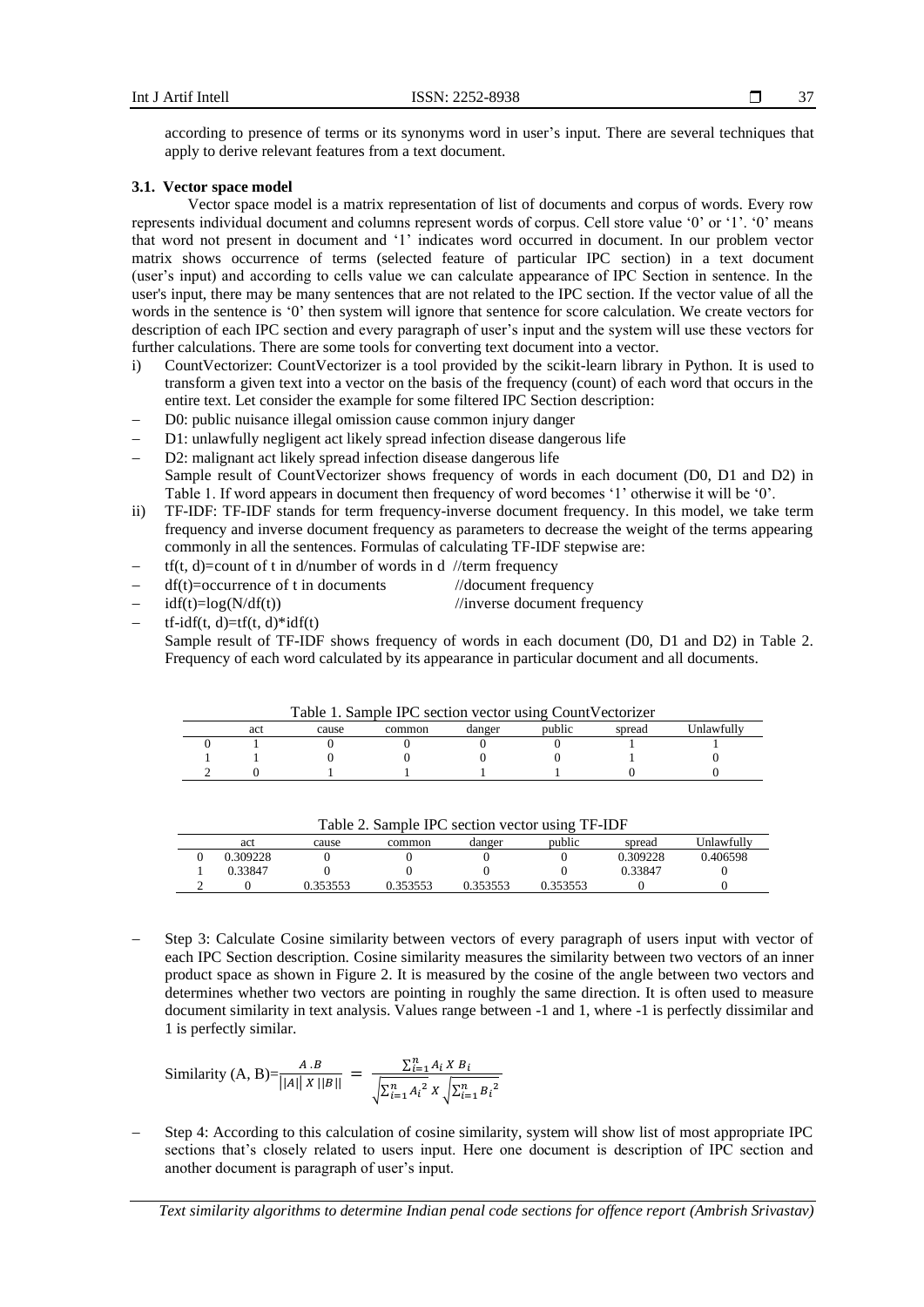

Figure 2. Cosine distance similarity

### **4. RESULTS AND DISCUSSION**

# **4.1. Development of corpus**

There are 511 sections in IPC document thats are devided into 23 chapters. We have selected 4 chapters of the IPC document, which are chapters 14, 15, 16 and 22, to prove the presumed correctness of our proposed work. We developed corpus for sections (around 120) of these chapter as shown in Table 3.

### **4.2. Select complain for input**

We have selected the complaint text as shown in Figure 3 related to these chapters as the input query. These complaints are available in the form of FIR. on the official portal of state police in India. The FIR is divided into paragraphs which contain the offense and its related information.

#### **4.3. Similarity calculation**

Count vector and TF-IDF model applied to calculate text similarity between each paragraph of complaint with description of each section and found list of most appropriate '10' IPC sections that's most related to complain as shown in Table 4. As a result both models produce some list of IPC sections. This list and its sequence are different in result of both model but most of sections are common related to complain. Based on the output of these models, the system can act as decision support for the user.

|  |  |  |  |  | Table 3. Corpus for IPC section document |
|--|--|--|--|--|------------------------------------------|
|--|--|--|--|--|------------------------------------------|

| Section | Root        | Offence         | Description                                                                            |
|---------|-------------|-----------------|----------------------------------------------------------------------------------------|
| 268     | nuisance    | Public nuisance | Public nuisance, illegal omission which causes any common injury, danger               |
| 269     | negligently | Negligent act   | Unlawfully, Negligent act likely to spread infection of disease dangerous to life      |
| 270     | malignant   | Malignant act   | Malignant act likely to spread infection of disease dangerous to lifedangerous to life |

Jayendra Saraswathi is the head of the Kanchi Mutt, one of a prominent Hindu monastic institutions in the country. An investigative journalist named Dhanasekaran Prakash in the Tamil weekly Nakkeeran alleged the reasons of the murder being the continuous infuriation by Sankararaman against Jayendrar and Kanchi Mutt. ..........

#### Figure 3. Sample complaint text

|  |  |  |  |  | Table 4. Comparision of count vector and TF-IDF result |
|--|--|--|--|--|--------------------------------------------------------|
|--|--|--|--|--|--------------------------------------------------------|

| <b>Count Vector Result</b>                                       | <b>TF-IDF Result</b>                                                  |
|------------------------------------------------------------------|-----------------------------------------------------------------------|
| related ipcs index                                               | related ipcs index                                                    |
| [118 42 48 41 49 51 66 26 123 43]                                | [118 42 66 26 48 123 49 41 141]                                       |
| (TPC', 364, ':', 'Kidnapping or abducting in order to murder')   | (TPC', 364, '.', 'Kidnapping or abducting in order to murder')        |
| ('IPC', 303, ':', 'Punishment for murder by life-convict')       | ('IPC', 303, ':', 'Punishment for murder by life-convict')            |
| $(TPC', 307, \dots,$ Attempt to murder')                         | (TPC'. '320F'. ''. 'Grievous hurt')                                   |
| ('IPC', 302, ':', 'Punishment for murder')                       | (TPC', 290, '.', 'Punishment for public nuisance in cases not         |
| ('IPC', 308, ':', 'Attempt to commit culpable homicide')         | otherwise provided for')                                              |
| $(TPC', 310,$ $\cdot$ , Thug')                                   | ('IPC', 307, ':', 'Attempt to murder')                                |
| (TPC', '320F', '. 'Grievous hurt')                               | (TPC', '366B', ':', 'Importation of girl from foreign country')       |
| (TPC', 290, ':', 'Punishment for public nuisance in cases not    | (TPC', 308, ':', 'Attempt to commit culpable homicide')               |
| otherwise provided for')                                         | (TPC', 302, ':', 'Punishment for murder')                             |
| ('IPC', '366B', ':', 'Importation of girl from foreign country') | (TPC', '376C', ':', 'Intercourse by superintendent of jail and remand |
| (TPC', 304, ':', 'Punishment for culpable homicide not amounting | home')                                                                |
| to murder')                                                      | ('IPC', 310, ':', 'Thug')                                             |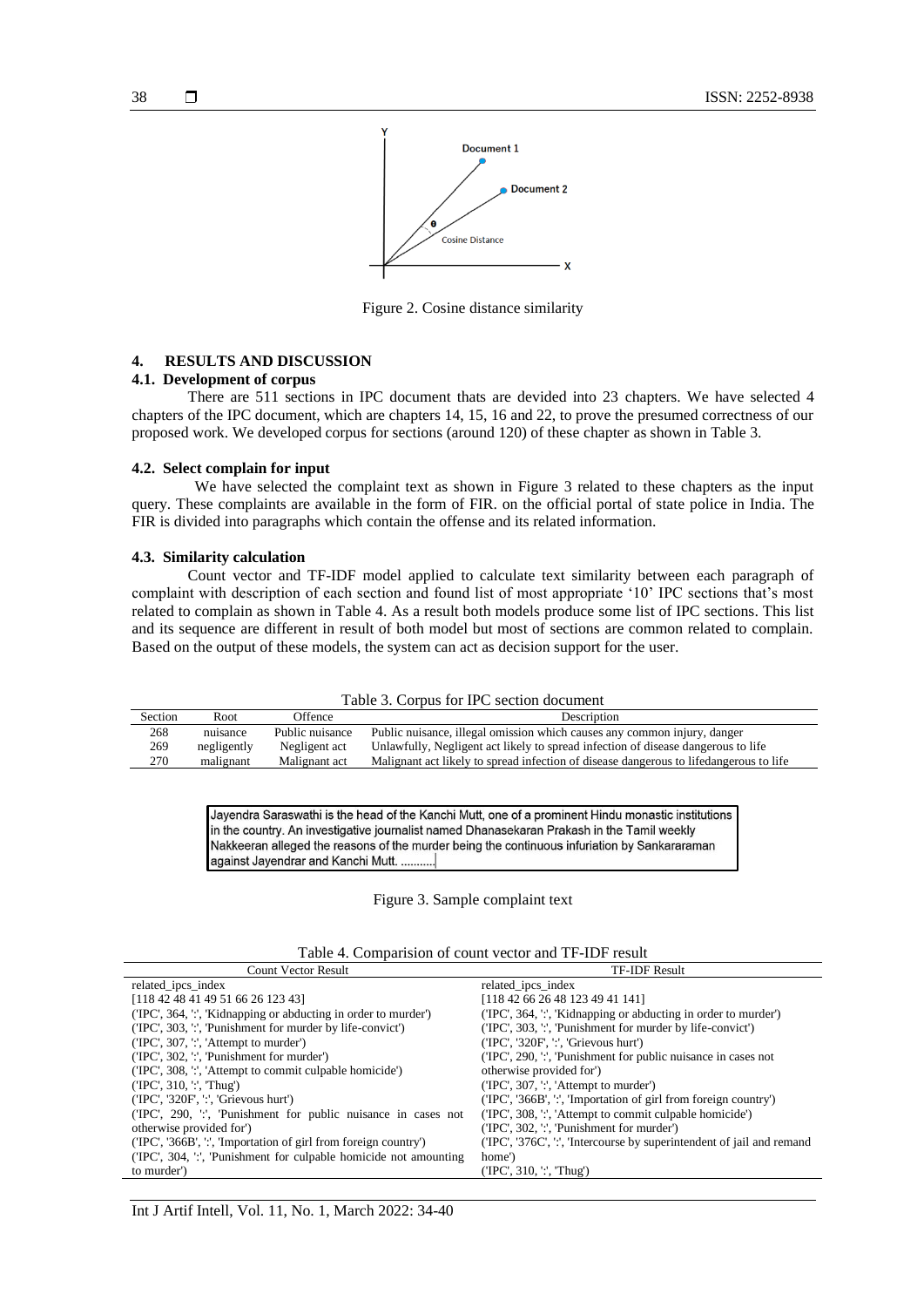# **5. CONCLUSION**

This research paper starts with an introduction of a problem in judicial system and finds solution by using decision support system (DSS). DSS aims to help make the best decision based on existing information. Over the past few decades, a number of information retrieval (IR) system and question answering systems (QAS) have been developed to find result and answers in a limited specific area. IR system and QAS takes single line question and apply NLP techniques to extract keyword and search result. Here we propose the architecture of DSS for crime incident documents which suggest the list of most applicable IPC section by comparing the user input document and IPC section document by vector space model. Our proposed system enhances the working of typical question answering system and help to take decision on the basis of result. In the future, some other text similarity algorithms such as word2vec, doc2vec, and BERT (sentence transform). will use to check the acureacy of the system.

#### **ACKNOWLEDGEMENT**

I want to thank my supervisor Dr. Shaligram Prajapat, Associate Professor in IIPS DAVV, Indore not only for his continued support but for the motivation and fruitful advises in accomplishing this task.

#### **REFERENCES**

- [1] R. S. Wagh and D. Anand, "Legal document similarity: a multi-criteria decision-making perspective," *PeerJ Computer Science*, vol. 6, Art. no. e262, Mar. 2020, doi: 10.7717/peerj-cs.262.
- [2] A. Mandal, R. Chaki, S. Saha, K. Ghosh, A. Pal, and S. Ghosh, "Measuring similarity among legal court case documents," in *Proceedings of the 10th Annual ACM India Compute Conference on ZZZ-Compute '17*, 2017, pp. 1–9, doi: 10.1145/3140107.3140119.
- [3] P. Bhattacharya, K. Ghosh, A. Pal, and S. Ghosh, "Methods for computing legal document similarity: a comparative study," *Computer Science*, Apr. 2020.
- [4] S. Renjit and S. M. Idicula, "Similarity in legal texts using document level embeddings," *CUSAT NLP@AILA-FIRE2019*, pp. 25– 30, 2019.
- [5] P. Quaresma and I. P. Rodrigues, "A question answer system for legal information retrieval," in *Proceedings of the 2005 conference on Legal Knowledge and Information Systems: JURIX 2005: The Eighteenth Annual Conference*, 2005, pp. 91–100.
- [6] S. C. Tirpude and D. A. S. Alvi, "Closed domain keyword based question answering system for legal documents of IPC sections Indian laws," *International Journal of Innovative Research in Computer and Communication Engineering*, 2015.
- [7] R. P. Kamdi and A. J. Agrawal, "Keywords based closed domain question answering system for Indian penal code sections and Indian amendment laws," *International Journal of Intelligent Systems and Applications*, vol. 7, no. 12, pp. 57–67, Nov. 2015, doi: 10.5815/ijisa.2015.12.06.
- [8] D. Sangeetha, R. Kavyashri, S. Swetha, and S. Vignesh, "Information retrieval system for laws," in *2016 Eighth International Conference on Advanced Computing (ICoAC)*, Jan. 2017, pp. 212–217, doi: 10.1109/ICoAC.2017.7951772.
- [9] D. Zhang and W. S. Lee, "Question classification using support vector machines," in *Proceedings of the 26th annual international ACM SIGIR conference on Research and development in informaion retrieval-SIGIR '03*, Aug. 2003, p. 26, doi: 10.1145/860435.860443.
- [10] P. Blunsom, K. Kocik, and J. R. Curran, "Question classification with log-linear models," in *Proceedings of the 29th annual international ACM SIGIR conference on Research and development in information retrieval-SIGIR '06*, 2006, p. 615, doi: 10.1145/1148170.1148282.
- [11] J. Liu and L. Birnbaum, "Measuring semantic similarity between named entities by searching the web directory."
- [12] R. Ageishi and T. Miura, "Named entity recognition based on a Hidden Markov Model in part-of-speech tagging," in *2008 First International Conference on the Applications of Digital Information and Web Technologies (ICADIWT)*, Aug. 2008, pp. 397–402, doi: 10.1109/ICADIWT.2008.4664380.
- [13] Zhang Youzhi, "Research and implementation of part-of-speech tagging based on Hidden Markov Model," in *2009 Asia-Pacific Conference on Computational Intelligence and Industrial Applications (PACIIA)*, Nov. 2009, pp. 26–29, doi: 10.1109/PACIIA.2009.5406648.
- [14] R. Cretulescu, A. David, D. Morariu, and L. Vintan, "Part of speech tagging with Naïve Bayes methods," in 2014 *18th International Conference on System Theory, Control and Computing (ICSTCC)*, Oct. 2014, pp. 446–451, doi: 10.1109/ICSTCC.2014.6982457.
- [15] S. P. Singh, A. Kumar, and H. Darbari, "Deep neural based name entity recognizer and classifier for English language," in *2017 International Conference on Circuits, Controls, and Communications (CCUBE)*, Dec. 2017, pp. 242–246, doi: 10.1109/CCUBE.2017.8394152.
- [16] A. N. K. Zaman, P. Matsakis, and C. Brown, "Evaluation of stop word lists in text retrieval using latent semantic indexing," in *2011 Sixth International Conference on Digital Information Management*, Sep. 2011, pp. 133–136, doi: 10.1109/ICDIM.2011.6093315.
- [17] S. Xu, G. Cheng, and F. Kong, "Research on question classification for automatic question answering," in *2016 International Conference on Asian Language Processing (IALP)*, Nov. 2016, pp. 218–221, doi: 10.1109/IALP.2016.7875972.
- [18] S. Behera, "Implementation of a finite state automaton to recognize and remove stop words in english text on its retrieval," in *2018 2nd International Conference on Trends in Electronics and Informatics (ICOEI)*, May 2018, pp. 476–480, doi: 10.1109/ICOEI.2018.8553828.
- [19] K. Pawar and U. Shrawankar, "Question systematization using templates," *3rd International Conference on Computing for Sustainable Global Development,* 2016.
- [20] R. Mihalcea and C. C. C. Strapparava, "Corpus-based and knowledge-based measures of text semantic similarity," in *{AAAI}'06: {Proceedings} of the 21st national conference on {Artificial} intelligence*, Jul. 2006, vol. 1, pp. 775–780.
- [21] W. H.Gomaa and A. A. Fahmy, "A survey of text similarity approaches," *International Journal of Computer Applications*, vol. 68, no. 13, pp. 13–18, Apr. 2013, doi: 10.5120/11638-7118.

*Text similarity algorithms to determine Indian penal code sections for offence report (Ambrish Srivastav)*